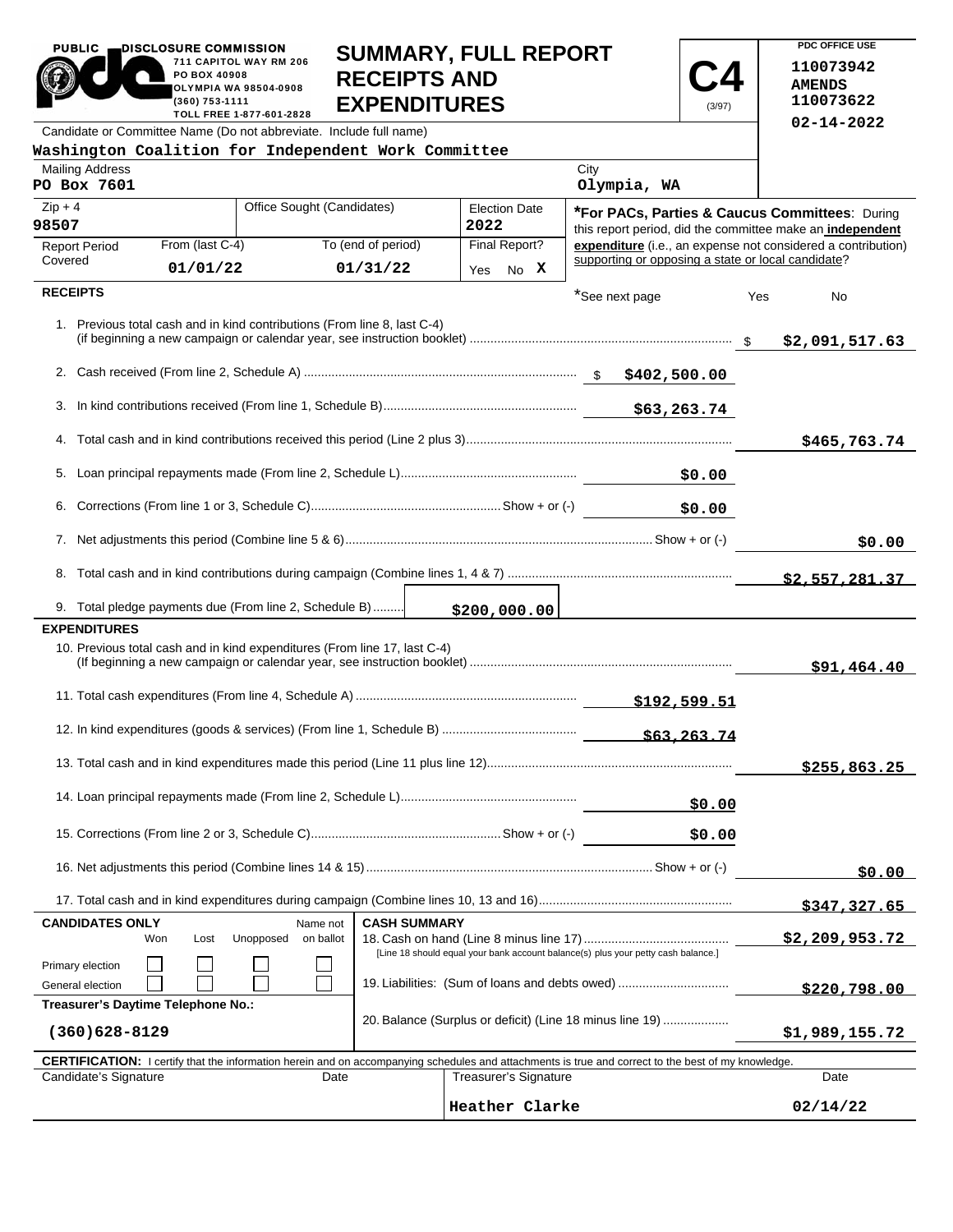## **CASH RECEIPTS AND EXPENDITURE**



Candidate or Committee Name (Do not abbreviate. Use full name.)

| Candidate or Committee Name (Do not abbreviate. Use full name.) |               |                                                                                                                             |        |                 |                            | <b>Report Date</b> |  |  |  |
|-----------------------------------------------------------------|---------------|-----------------------------------------------------------------------------------------------------------------------------|--------|-----------------|----------------------------|--------------------|--|--|--|
|                                                                 |               |                                                                                                                             |        |                 | 01/01/22                   | 01/31/22           |  |  |  |
|                                                                 |               | 1. CASH RECEIPTS (Contributions) which have been reported on C3. List each deposit made since last C4 report was submitted. |        |                 |                            |                    |  |  |  |
| Date of deposit                                                 | Amount        | Date of deposit                                                                                                             | Amount | Date of deposit | Amount                     | Total deposits     |  |  |  |
| 01/20/2022                                                      | \$201, 250.00 |                                                                                                                             |        |                 |                            |                    |  |  |  |
| 01/28/2022                                                      | \$201, 250.00 |                                                                                                                             |        |                 |                            |                    |  |  |  |
|                                                                 |               |                                                                                                                             |        |                 |                            |                    |  |  |  |
| 2. TOTAL CASH RECEIPTS                                          |               |                                                                                                                             |        |                 | Enter also on line 2 of C4 | \$402,500.00       |  |  |  |

**CODES FOR CLASSIFYING EXPENDITURES**: If one of the following codes is used to describe an expenditure, no other description is generally needed. The exceptions are:

- 1) If expenditures are in-kind or earmarked contributions to a candidate or committee or independent expenditures that benefit a candidate or committee, identify the candidate or committee in the Description block;
- 2) When reporting payments to vendors for travel expenses, identify the traveler and travel purpose in the Description block; and

3) If expenditures are made directly or indirectly to compensate a person or entity for soliciting signatures on a statewide initiative or referendum petition, use code "V" and provide the following information on an attached sheet: name and address of each person/entity compensated, amount paid each during the reporting period, and cumulative total paid all persons to date to gather signatures.

> CODE DEFINITIONS ON NEXT PAGE

- C Contributions (monetary, in-kind & transfers)
- I Independent Expenditures
- L Literature, Brochures, Printing
- B Broadcast Advertising (Radio, TV)
- N Newspaper and Periodical Advertising
- O Other Advertising (yard signs, buttons, etc.)
- V Voter Signature Gathering
- P Postage, Mailing Permits
- S Surveys and Polls
- F Fundraising Event Expenses
- T Travel, Accommodations, Meals
- M Management/Consulting Services
- W Wages, Salaries, Benefits
- G General Operation and Overhead

#### **3. EXPENDITURES**

- a) Expenditures of \$50 or less, including those from petty cash, need not be itemized. Add up these expenditures and show the total in the amount column on the first line below..
- b) Itemize each expenditure of more than \$50 by date paid, name and address of vendor, code/description, and amount.
- c) For each payment to a candidate, campaign worker, PR firm, advertising agency or credit card company, attach a list of detailed expenses or copies of receipts/invoices supporting the payment.

| Date Paid | Vendor or Recipient<br>(Name and Address)                                      | Code | Purpose of Expense<br>and/or Description                          | Amount      |
|-----------|--------------------------------------------------------------------------------|------|-------------------------------------------------------------------|-------------|
| N/A       | Expenses of \$50 or less                                                       | N/A  | N/A                                                               | \$30.00     |
| 01/10/22  | MARK FUNK PUBLIC AFFAIRS<br>6526 18th Avenue NE<br>Seattle, WA 98115           |      | MARK FUNK PUBLIC<br>AFFAIRS, Communications<br>consulting.        | \$5,000.00  |
| 01/10/22  | THE CLARKE COMPANY LLC<br>3400 Capitol Blvd SE Suite 202<br>Tumwater, WA 98501 |      | THE CLARKE COMPANY<br>LLC, Compliance/accounting<br>services.     | \$10,000.00 |
| 01/10/22  | DAVIS WRIGHT TREMAINE<br>920 Fifth Avenue Suite 3300<br>Seattle, WA 98104-1610 |      | DAVIS WRIGHT TREMAINE, Legal<br>fees.                             | \$41,624.00 |
| 01/10/22  | PERI HALL & ASSOCIATES, INC.<br>PO Box 486<br>Williamsburg, MA 01096           |      | PERI HALL & ASSOCIATES,<br>INC., Campaign consulting.             | \$17,500.00 |
| 01/10/22  | JOCELYN MCCABE PUBLIC RELATIONS<br>3301 30th Ct SE<br>Olympia, WA 98501        |      | JOCELYN MCCABE PUBLIC<br>RELATIONS, Communications<br>consulting. | \$5,000.00  |
| 01/10/22  | OK INDUSTRIES<br>77 Hillcrest Drive<br>Florence, MA 01062                      |      | OK INDUSTRIES, Design<br>services.                                | \$700.00    |

4. TOTAL CASH EXPENDITURES **EXPENDITURES Enter also on line 11 of C4** 

Total from attached pages \$ **\$112,745.51**

**\$192,599.51**

**2**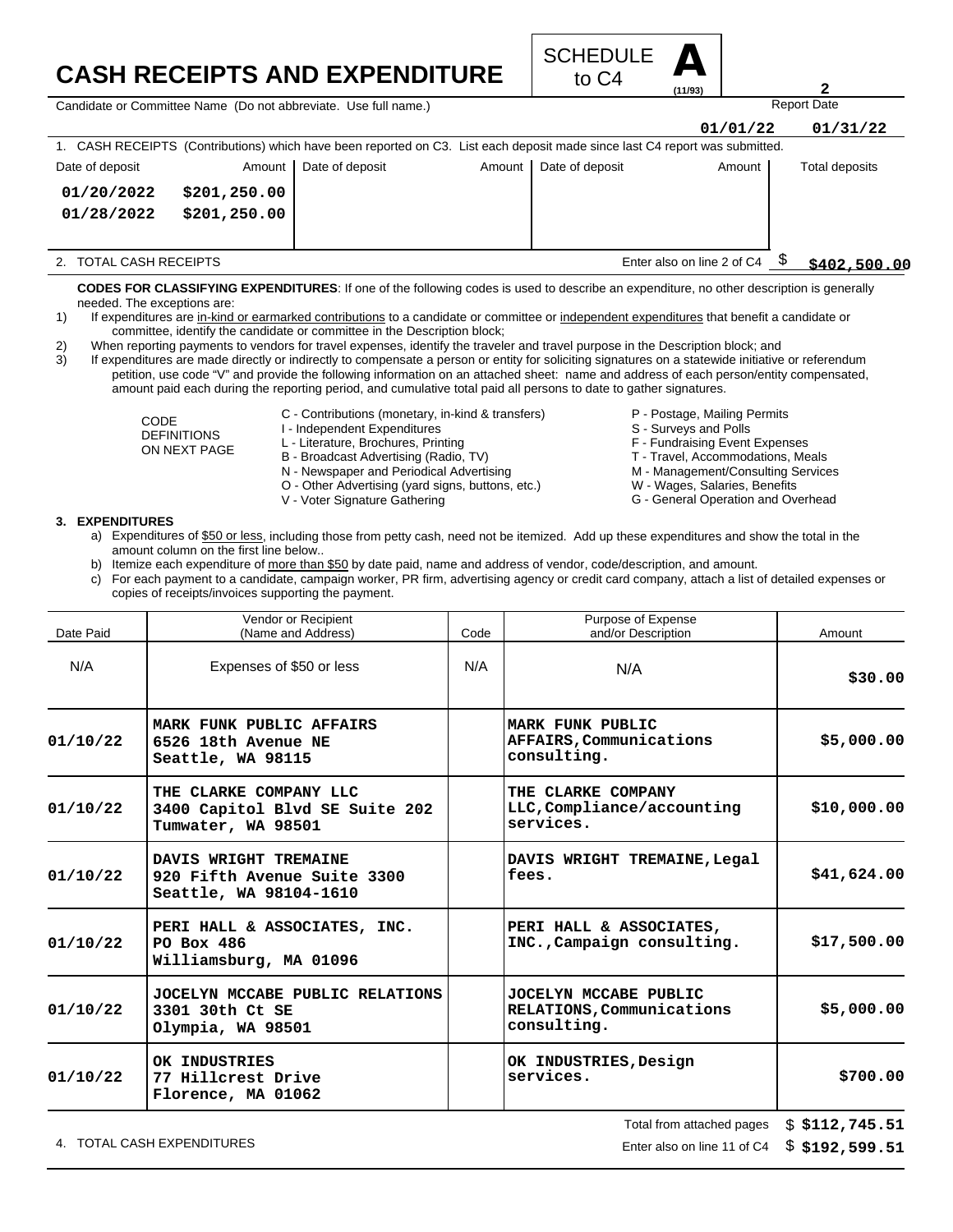# **EXPENDITURES CONTINUATION SHEET (Attachment to Schedule A)**

Candidate or Committee Name (Do not abbreviate. Use full name.)

### **Page 3**

Report Date

**01/01/22 01/31/22**

| Date Paid | <b>Vendor or Recipient</b><br>(Name and Address)                               | Code    | <b>Purpose of Expense</b><br>and/or Description                   | Amount      |
|-----------|--------------------------------------------------------------------------------|---------|-------------------------------------------------------------------|-------------|
| 01/10/22  | BRECOURT STRATEGIES<br>PO Box 1641<br>Woodinville, WA 98072                    |         | BRECOURT STRATEGIES, Digital<br>consulting.                       | \$1,000.00  |
| 01/10/22  | MARK FUNK PUBLIC AFFAIRS<br>6526 18th Avenue NE<br>Seattle, WA 98115           |         | MARK FUNK PUBLIC<br>AFFAIRS, Communications<br>consulting.        | \$5,000.00  |
| 01/10/22  | THE CLARKE COMPANY LLC<br>3400 Capitol Blvd SE Suite 202<br>Tumwater, WA 98501 |         | THE CLARKE COMPANY<br>LLC, Compliance/accounting<br>services.     | \$7,500.00  |
| 01/10/22  | DAVIS WRIGHT TREMAINE<br>920 Fifth Avenue Suite 3300<br>Seattle, WA 98104-1610 |         | DAVIS WRIGHT TREMAINE, Legal<br>fees.                             | \$42,005.51 |
| 01/10/22  | PERI HALL & ASSOCIATES, INC.<br>PO Box 486<br>Williamsburg, MA 01096           |         | PERI HALL & ASSOCIATES,<br>INC., Campaign consulting.             | \$17,500.00 |
| 01/10/22  | JOCELYN MCCABE PUBLIC RELATIONS<br>3301 30th Ct SE<br>Olympia, WA 98501        |         | JOCELYN MCCABE PUBLIC<br>RELATIONS, Communications<br>consulting. | \$5,000.00  |
| 01/10/22  | BRECOURT STRATEGIES<br>PO Box 1641<br>Woodinville, WA 98072                    |         | BRECOURT STRATEGIES, Digital<br>consulting.                       | \$1,000.00  |
| 01/10/22  | R.L. STEINMAN & ASSOCIATES<br>404 N. Spring<br>Independence, MO 64050-2710     |         | R.L. STEINMAN &<br>ASSOCIATES, Outreach<br>consulting.            | \$4,500.00  |
| 01/11/22  | EMC RESARCH<br>88 E. Broad St. Suite 2025<br>Columbus, OH 43215                |         | EMC RESARCH, Survey research.                                     | \$8,000.00  |
| 01/10/22  | <b>BANK OF AMERICA</b><br>210 5th Avenue SW<br>Olympia, WA 98501               | $G - -$ | Bank fees.                                                        | \$240.00    |
| 01/10/22  | OK INDUSTRIES<br>77 Hillcrest Drive<br>Florence, MA 01062                      | М       | Design Services                                                   | \$8,500.00  |
| 01/10/22  | MARK FUNK PUBLIC AFFAIRS<br>6526 18th Avenue NE<br>Seattle, WA 98115           | М       | Communications Consulting                                         | \$5,000.00  |

Page Total  $$3105,245.51$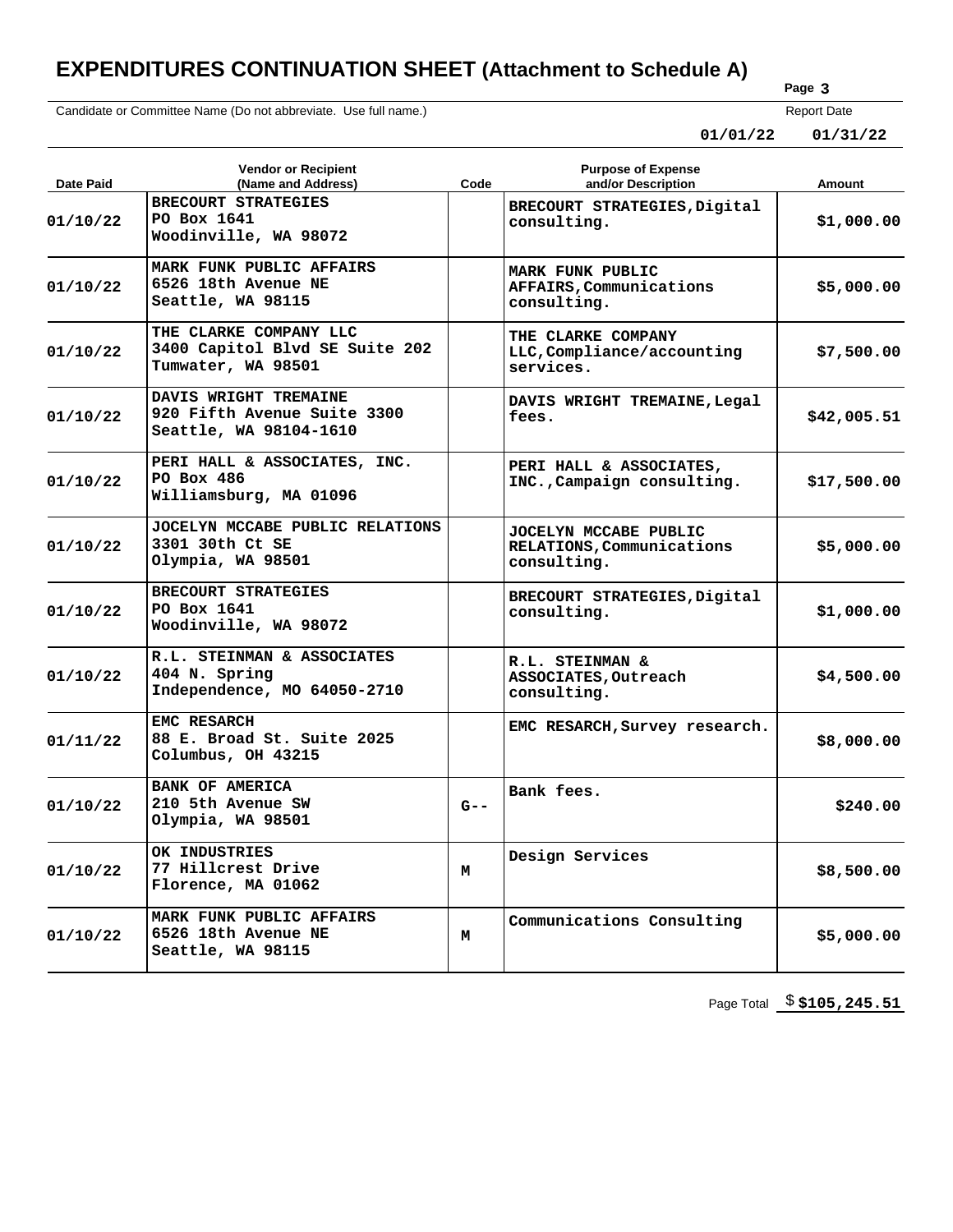# **EXPENDITURES CONTINUATION SHEET (Attachment to Schedule A)**

Candidate or Committee Name (Do not abbreviate. Use full name.)

Report Date

| 01/01/22 | 01/31/22 |
|----------|----------|
|----------|----------|

**Page 4**

| <b>Date Paid</b> | <b>Vendor or Recipient</b><br>(Name and Address)                               | $\mathsf{Code}$ | <b>Purpose of Expense<br/>and/or Description</b> | Amount     |
|------------------|--------------------------------------------------------------------------------|-----------------|--------------------------------------------------|------------|
| 01/10/22         | THE CLARKE COMPANY LLC<br>3400 Capitol Blvd SE Suite 202<br>Tumwater, WA 98501 | $AL-$           | Compliance/Accounting                            | \$7,500.00 |
|                  |                                                                                |                 |                                                  |            |
|                  |                                                                                |                 |                                                  |            |
|                  |                                                                                |                 |                                                  |            |
|                  |                                                                                |                 |                                                  |            |
|                  |                                                                                |                 |                                                  |            |
|                  |                                                                                |                 |                                                  |            |
|                  |                                                                                |                 |                                                  |            |
|                  |                                                                                |                 |                                                  |            |
|                  |                                                                                |                 |                                                  |            |
|                  |                                                                                |                 |                                                  |            |
|                  |                                                                                |                 |                                                  |            |

Page Total \$ **\$7,500.00**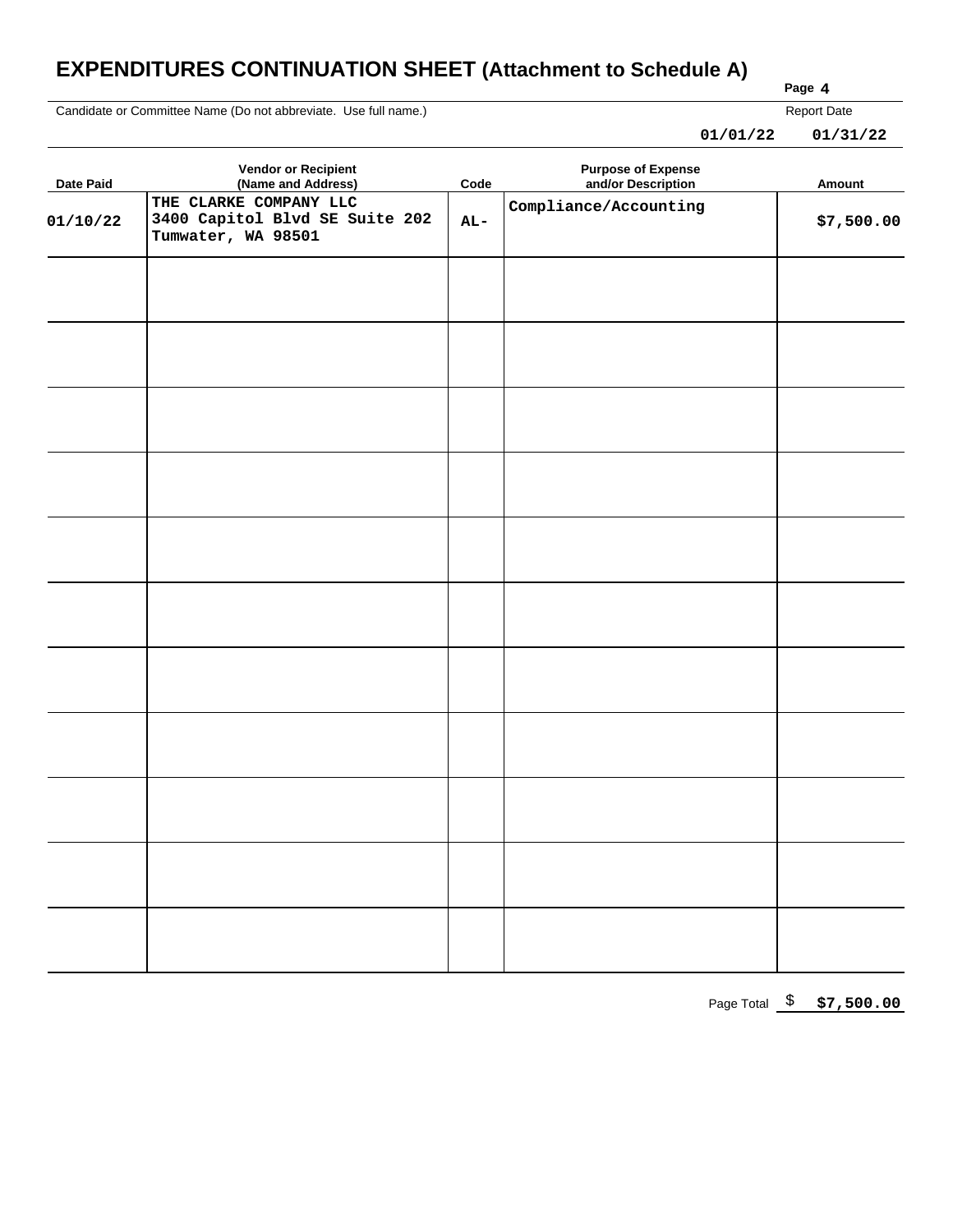# **IN KIND CONTRIBUTIONS, PLEDGES, ORDERS, DEBTS, OBLIGATIONS**

**SCHEDULE TO C4** 

**(11/93)**

Candidate or Committee Name (Do not abbreviate. Use full name.) Candidate express and the expect Date Report Date

**01/01/22 01/31/22**

#### **1. IN KIND CONTRIBUTIONS RECEIVED** (goods, services, discounts, etc.)

| Date<br>Received | Contributor's Name and Address                                             | Description of<br>Contribution                                              | Fair Market<br>Value | Aggregate<br>Total | P<br>R<br>I. | G<br>Е<br>N | If total over \$100,<br>Employer Name, City,<br>State & Occup |
|------------------|----------------------------------------------------------------------------|-----------------------------------------------------------------------------|----------------------|--------------------|--------------|-------------|---------------------------------------------------------------|
| 01/31/22         | LYFT, INC.<br>185 Berry St. Suite 5000<br>San Francisco, WA 94107          | Staff time (9 \$11,828.28<br>employees):<br>communication-<br>s, research,  |                      | \$2,0]36,612.14    |              |             |                                                               |
| 01/31/22         | LYFT, INC.<br>185 Berry St. Suite 5000<br>San Francisco, WA 94107          | Consulting<br>(Jim Justin<br>Government<br>Relations                        | \$500.00             | \$2,036,612.14     |              |             |                                                               |
| 01/31/22         | LYFT, INC.<br>185 Berry St. Suite 5000<br>San Francisco, WA 94107          | Consulting<br>(Insight<br>Strategic<br>Partners LLC).                       | \$500.00             | \$2,036,612.14     |              |             |                                                               |
| 01/31/22         | LYFT, INC.<br>185 Berry St. Suite 5000<br>San Francisco, WA 94107          | Consulting<br>(Sound View<br>Strategies).                                   | \$500.00             | \$2,0]36,612.14    |              |             |                                                               |
| 01/31/22         | DOORDASH, INC.<br>303 2nd Street, South Tower<br>San Francisco, WA 94107   | Staff time (7 \$18,105.48)<br>employees):<br>communication-<br>s, research, |                      | \$268,545.68       |              |             |                                                               |
| 01/31/22         | DOORDASH, INC.<br>303 2nd Street, South Tower<br>San Francisco, WA 94107   | Consulting<br>(Northwest<br>Communication-<br>$s$ , Inc.).                  | \$3,000.00           | \$268,545.68       |              |             |                                                               |
| 01/31/22         | DOORDASH, INC.<br>303 2nd Street, South Tower<br>San Francisco, WA 94107   | Consulting<br>(Cymbal Public<br>Relations,<br>LLC).                         | \$4,200.00           | \$268,545.68       |              |             |                                                               |
| 01/31/22         | DOORDASH, INC.<br>303 2nd Street, South Tower<br>San Francisco, WA 94107   | Consulting<br>(Insight<br>Strategic<br>Partners).                           | \$1,000.00           | \$268,545.68       |              |             |                                                               |
| 01/31/22         | DOORDASH, INC.<br>303 2nd Street, South Tower<br>San Francisco, WA 94107   | Consulting<br>(Soundview)<br>Strategies).                                   | \$1,000.00           | \$268,545.68       |              |             |                                                               |
| 01/31/22         | MAPLEBEAR INC. D/B/A<br>50 Beale Street Ste 600<br>San Francisco, WA 94105 | Staff time (11\$10,542.60<br>employees):<br>communication-<br>s, research,  |                      | \$226,530.61       |              |             |                                                               |
| 01/31/22         | UBER TECHNOLOGIES, INC.<br>1515 3rd Street<br>San Francisco, WA 94158      | Staff time (8 \$12,087.38<br>employees):<br>calls,<br>meetings,             |                      | \$225,392.94       |              |             |                                                               |
|                  |                                                                            |                                                                             |                      |                    |              |             |                                                               |
|                  |                                                                            | TOTAL THIS PAGE \$63,263.74                                                 |                      |                    |              |             |                                                               |

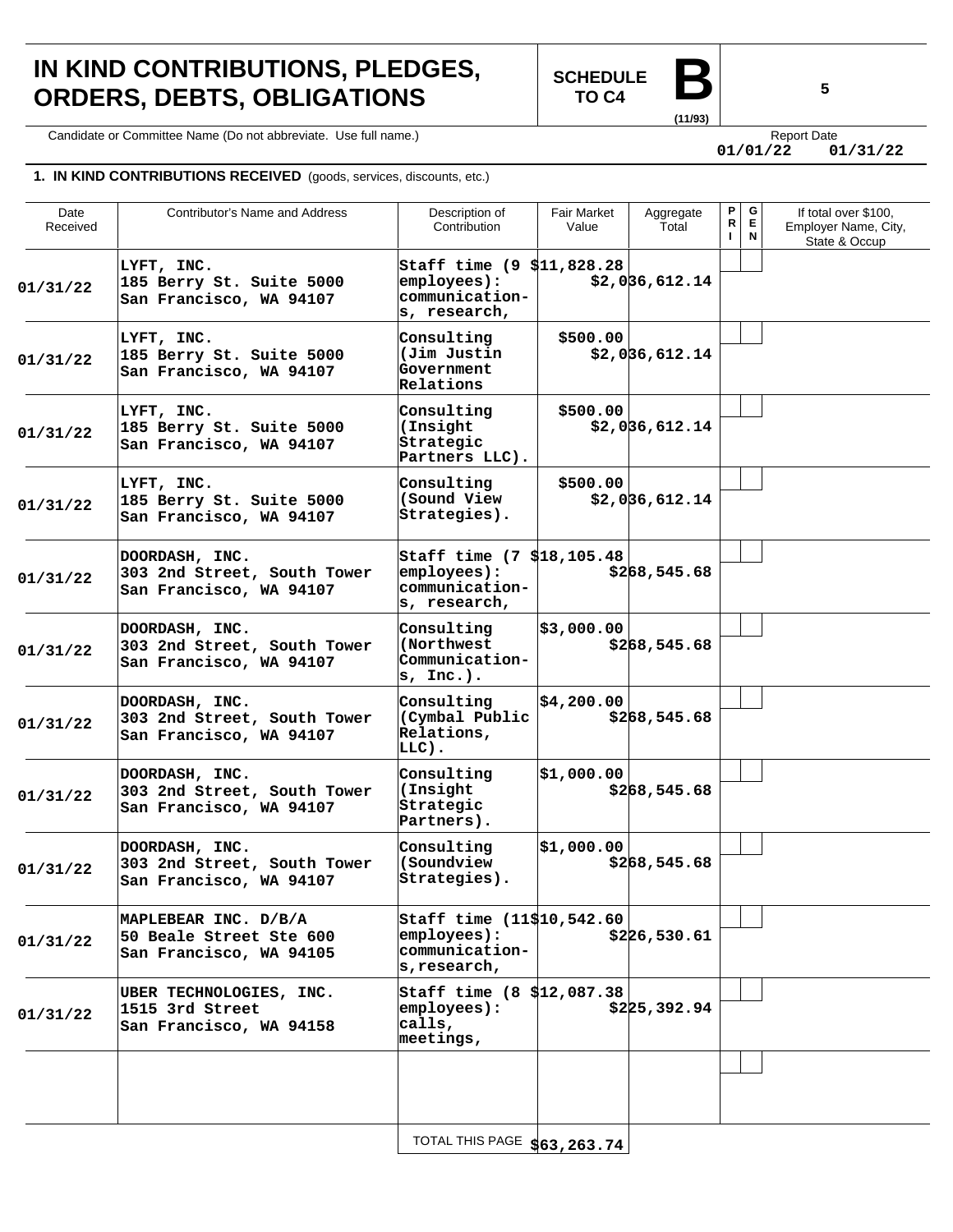# **IN KIND CONTRIBUTIONS, PLEDGES, ORDERS, DEBTS, OBLIGATIONS**

**SCHEDULE TO C4 (11/93)**

Candidate or Committee Name (Do not abbreviate. Use full name.) Candidate express and the expect Date Report Date

**01/01/22 01/31/22**

#### **2. PLEDGES RECEIVED BUT NOT YET PAID.** List each pledge of more than \$100.00.

| Date Notified<br>of Pledge | Name and Address of Pledge Maker                                      |                              | Fair Market<br>Value | Aggregate<br>Total | $\frac{P}{R}$<br>$\Gamma$ | $\frac{\mathsf{G}}{\mathsf{E}}$<br>$\boldsymbol{\mathsf{N}}$ | If total over \$100,<br>Employer Name, City,<br>State, Occup. |
|----------------------------|-----------------------------------------------------------------------|------------------------------|----------------------|--------------------|---------------------------|--------------------------------------------------------------|---------------------------------------------------------------|
| 12/15/21                   | UBER TECHNOLOGIES, INC.<br>1515 3rd Street<br>San Francisco, WA 94158 |                              | \$200,000.00         | \$225,392.94       |                           |                                                              |                                                               |
|                            |                                                                       |                              |                      |                    |                           |                                                              |                                                               |
|                            |                                                                       |                              |                      |                    |                           |                                                              |                                                               |
|                            |                                                                       |                              |                      |                    |                           |                                                              |                                                               |
|                            |                                                                       |                              |                      |                    |                           |                                                              |                                                               |
|                            |                                                                       |                              |                      |                    |                           |                                                              |                                                               |
|                            |                                                                       |                              |                      |                    |                           |                                                              |                                                               |
|                            |                                                                       |                              |                      |                    |                           |                                                              |                                                               |
|                            |                                                                       |                              |                      |                    |                           |                                                              |                                                               |
|                            |                                                                       |                              |                      |                    |                           |                                                              |                                                               |
|                            |                                                                       |                              |                      |                    |                           |                                                              |                                                               |
|                            |                                                                       |                              |                      |                    |                           |                                                              |                                                               |
|                            |                                                                       | TOTAL THIS PAGE \$200,000.00 |                      |                    |                           |                                                              |                                                               |

**6**